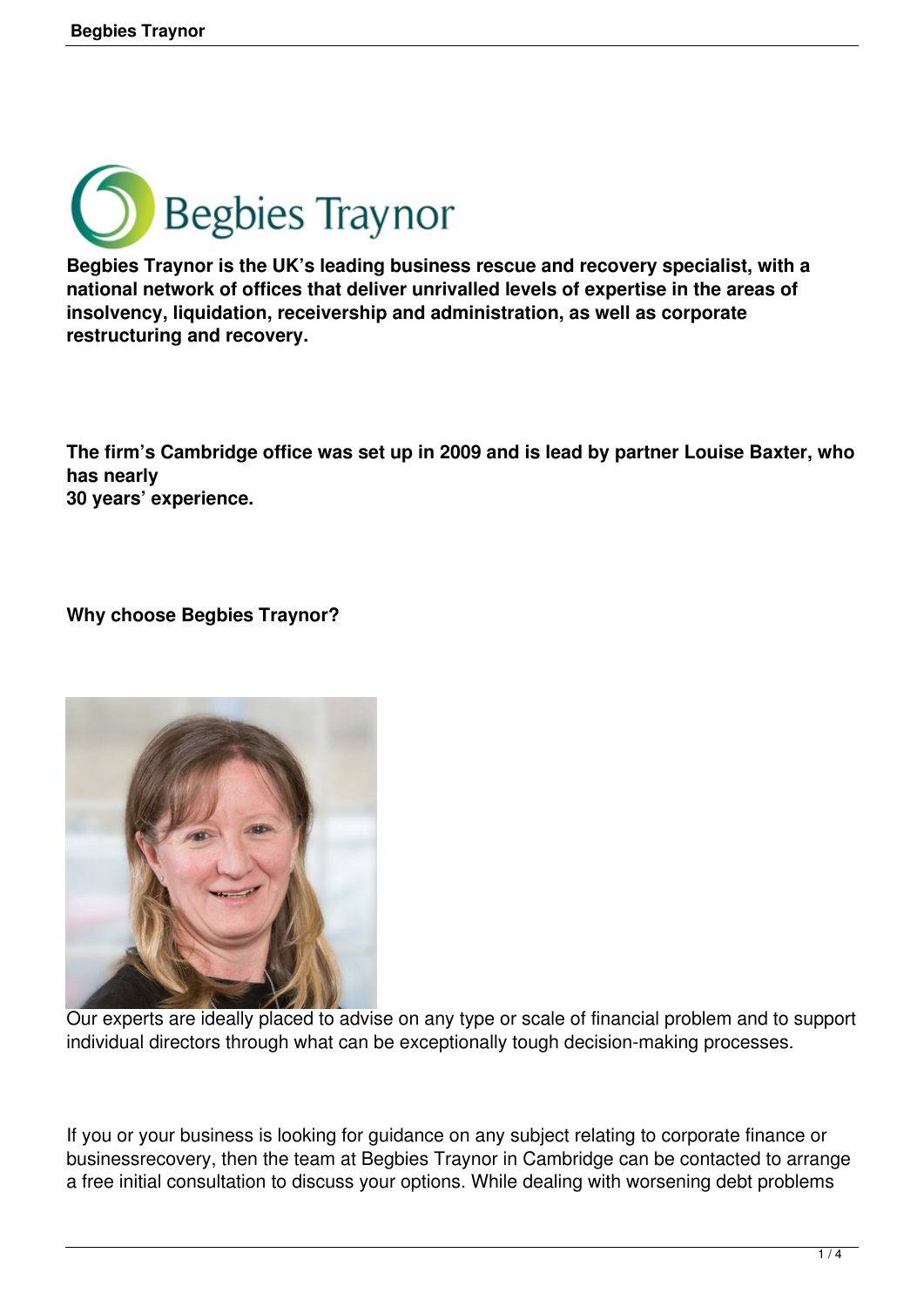can be stressful, there are solutions available to help both individuals and companies achieve the bestoutcome for all parties.

#### **Free consultation**

If you are a stakeholder of or professional advisor to a troubled business then please contact Louise

Baxter at Begbies Traynor to arrange a free, confidential consultation, which will offer expert, impartial

advice and outline all the options available for the business.

Begbies Traynor's range of services includes:

# **Corporate Recovery**

We provide advice to businesses, financial institutions and other professionals on formal insolvencies and debt strategies for financially stressed businesses.

### **Personal Insolvency**

We also assist individuals on formal insolvency processes such as bankruptcy and individual voluntary arrangements.

### **Creditor services**

We can help to recover outstanding debts owed to creditors by insolvent individuals and companies.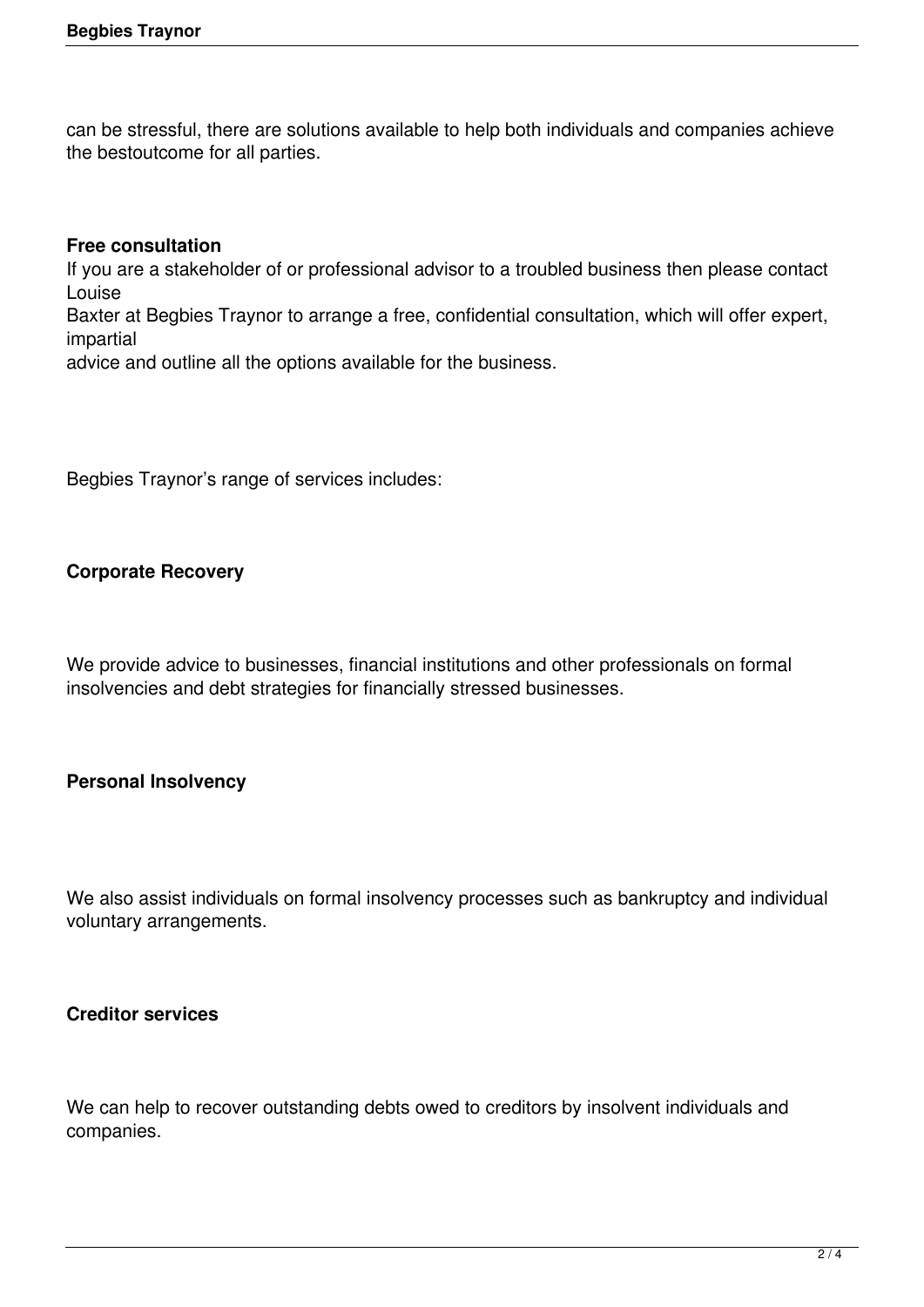# **Red Flag Alert**

Red Flag Alert is a credit risk database with over 6 million records on businesses in the UK, from

sole traders through to limited and quoted companies.

**Contact: Louise Baxter Begbies Traynor**

Suite WG3, The Officers' Mess Business Centre

Royston Road

Duxford

**Cambridge** 

CB22 4QH

**T: 01223 495 660**

**E: louise.baxter@btguk.com**